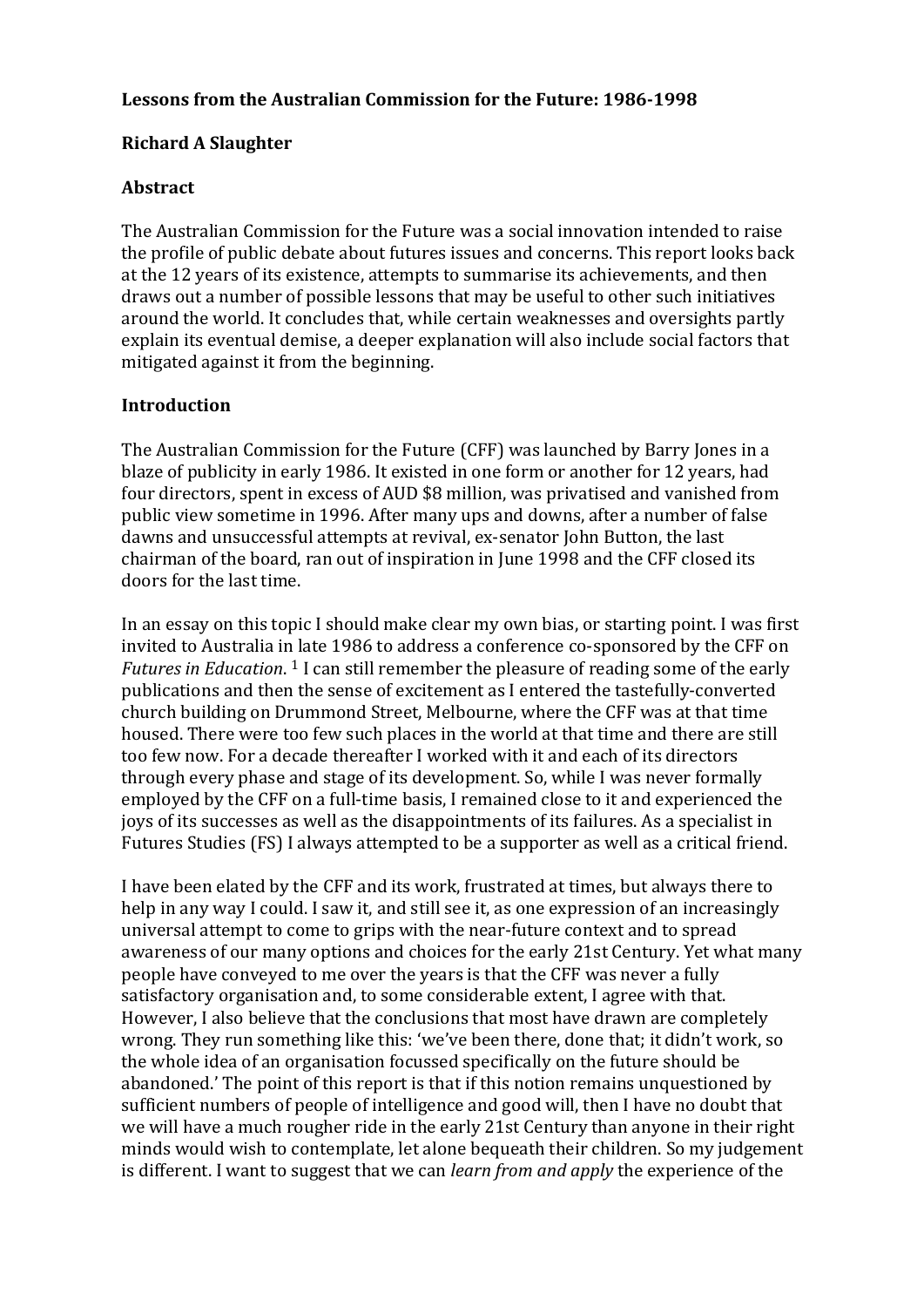CFF. If we wish to exert any real control, claim any sort of autonomy, over our future, intending social innovators will deliberately embody these institutional learnings not just in a single replacement of the CFF but in a whole new generation of Institutions of Foresight (IOFs).

### **Why are institutions of foresight needed?**

I have written on this subject elsewhere and will hence only summarise aspects of a rationale here.  $2$  To begin with, it is patently clear that whether our concern is with our families, a business, a country or the future of the whole global system, at each of these levels we face unprecedented challenges from what  $\lim$  Dator calls 'tsunamis of change'. While any one change process can readily be exaggerated, over-hyped, it should be obvious to anyone who cares to look that the on-rushing waves of social, economic, technical and environmental change that we confront, together make up an outlook which is novel in the history of our species. That is why I refer to it as the 'civilisational challenge'.

When a journalist asked me if futurists had some sort of investment in dramatising the situation for their own purposes, it set me thinking. 'No', I replied, 'the line of causation is in the other direction.' What I meant by this was that FS has emerged as a true metadiscipline the world over not because futurists need work but because perceptive people in very many places have understood the reality, the significance, of the choices and dangers we face.  $3$  So, far from attempting to drum up business in a self-interested way, what I think motivates most futurists - and certainly those who have devoted their lives to this area - is a sense that we should, as individuals, organisations and as a species, learn to pay attention; to read the signals of change and act accordingly.

Unfortunately, and as is well known, short-term thinking rules in governments, education systems and, with some exceptions, in business too. I regard this as one of the main 'perceptual defects' that we have collectively inherited from the industrial era. It can be called such because it actively de-focuses and de-emphasises the very innovative process that constitutes an historical breakthrough and which is comprehensively needed in our time. The breakthrough I am referring to is a well*grounded and coherent forward view.* Short-term thinking thus pushes out of sight the source and springboard for rationales and strategies of adaptive change. That this is not some sort of unfortunate accident can be confirmed by considering aspects of dominant ideologies. For example, in his trenchant critique of what he calls 'the unconscious civilisation', John Saul has this to say about corporatism. He writes:

corporatism - with its market- and technology-led delusions - is profoundly tied to a mechanistic view of the human race. This is not an *ideology* with any interest in or commitment to the shape of *society* or the *individual as citizen*. It is fixed upon a rush to use machinery - inanimate or human - while these are still at full value; before they suffer any depreciation.  $4$  (Emphasis added.)

This passage is not intended to provide support for views that are unreasonably hostile to business, enterprise or markets for there are examples of progressive work in each. Rather, it helps to explain why, in a broader social sense, there is so little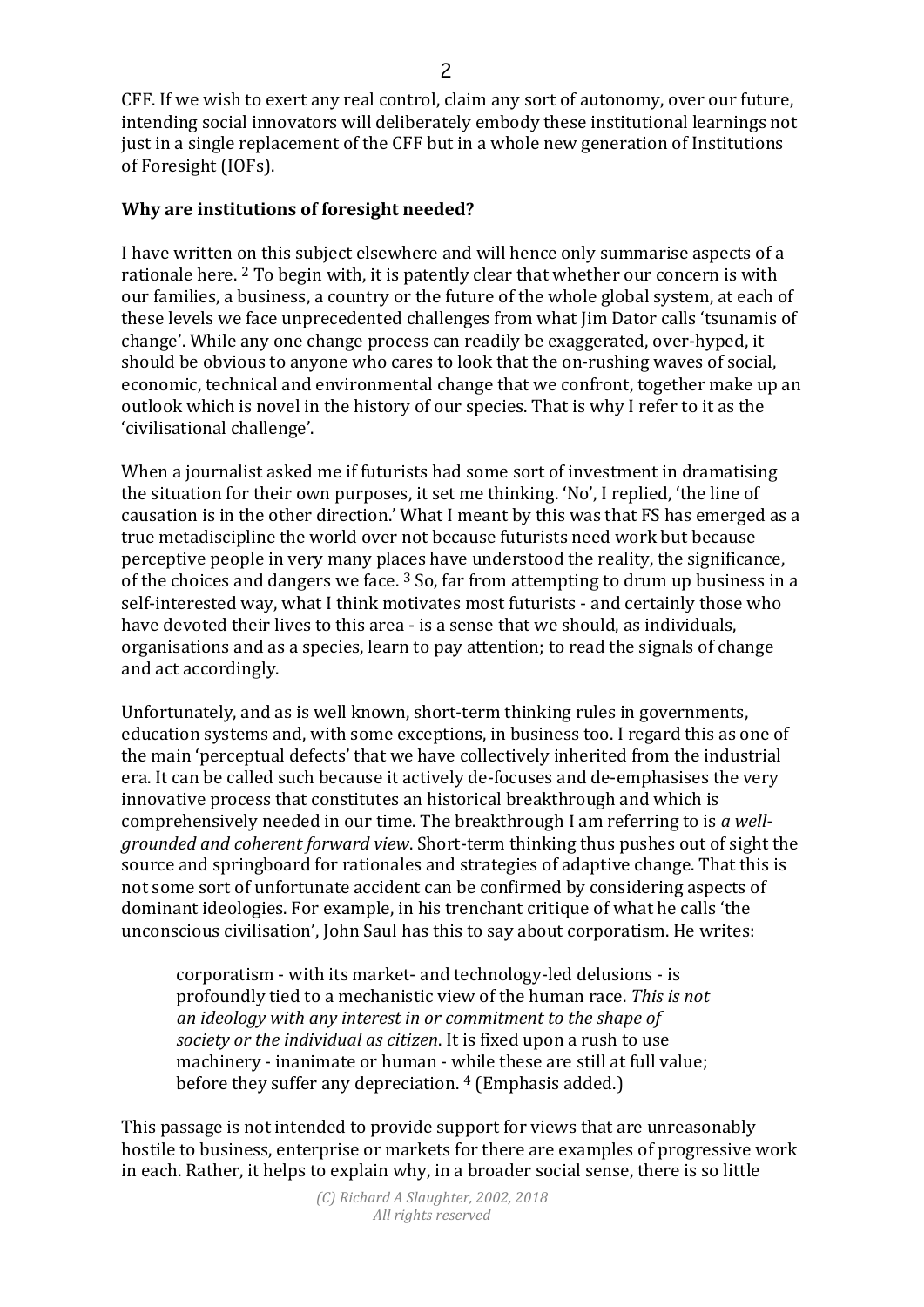support for long-term thinking. While there have been developments in governmentdriven 'foresight' initiatives in several nations, these are recent developments. Most forward-looking initiatives remain associated with conventional planning, commercial or financial speculation and the development of corporate strategies. The amount of futures work carried out by public bodies in the public interest remains far short of what is needed, though it is supplemented by small businesses and NGOs. This is a huge oversight - a functional gap in social administration. The forward view is too important, too central to developing high-quality responses, to be marginalised. Yet that remains the current state of play.

The Australian Commission for the Future was one of a number of national government supported foresight initiatives created during the 70s and 80s. Its demise is to be regretted. But, properly understood (ie. in terms of a process of social and cultural legitimation), IOFs are experimental organisations created to address new needs and to explore strategies of a type and order that have never been needed before. The tradition that they draw upon (that of the emergence of FS as a metadiscipline) is itself only three or four decades old. So it is entirely understandable that some will fail. But the failure of any single IOF - or even of a number of them - should not be taken to indicate that societies do not need wellgrounded foresight, for in fact the opposite is the case.

# Early problems and successes

As a pioneering Institution of Foresight (IOF) the CFF was, throughout its life, underequipped and under-designed. It attempted to carry out a wide range of projects and initiatives, many of which were intended to raise public awareness. But most projects were issues-based and it was not until rather late in the piece that standard futures methodologies were even contemplated. In this it differed from most other IOFs. The initial selection of staff was dictated more by a political agenda (Jones was the Federal Minister for Science) than a professional one, and this coloured the nature of the organisation from the start. At no time thereafter did any full-time employee possess a background in FS. To be fair, qualified futurists were not, and are still not, very numerous. But neither were steps taken to ensure that staff acquired the necessary grounding in FS. So it can be argued that the CFF was flawed from the very beginning. It is reasonable to conclude that the *impulse* underlying its creation was well-founded, but the *execution* failed for a number of reasons. In the early vears these included the following.

\* Role conflicts arose from being dependent upon government departments; whereas futures work depends on having the ability to challenge political priorities.

\* The premature dismissal of, or lack of familiarity with, the specialised FS knowledge, concepts, methodologies etc. which could have helped the CFF to develop in more productive and professional ways.

\* The policy vacuum created by lack of clarity about the purposes and practices of futures work.

\* The failure to employ suitably qualified personnel with a background in Futures Studies.

> *(C) Richard A Slaughter, 2002, 2018 All rights reserved*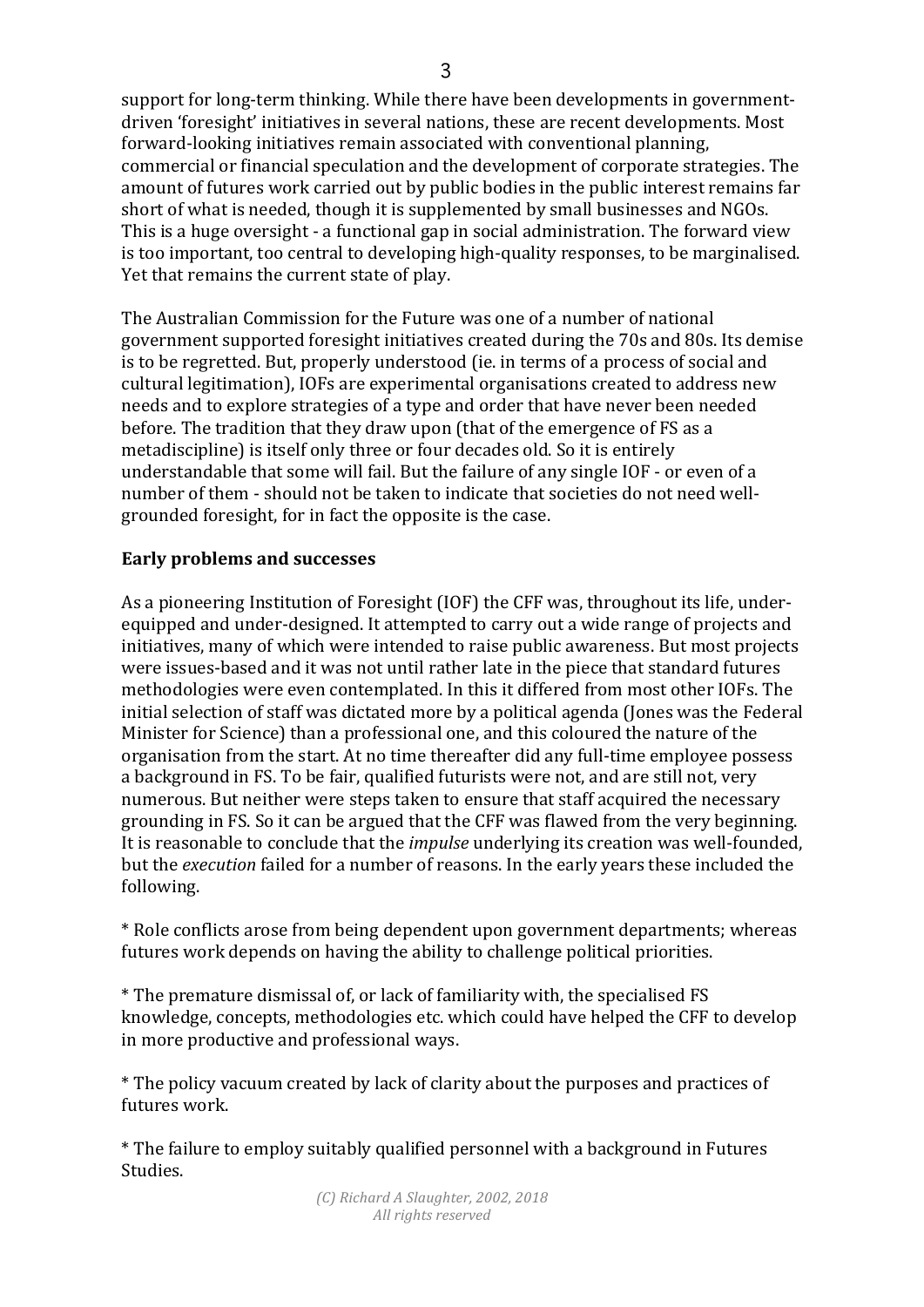(Readers wishing to review an earlier account of the first 6 years of the CFF can find it in the relevant 1992 issue of Futures.)  $5$ 

Against the early criticisms stand a number of successes. The *Greenhouse Project* was probably the most successful of all CFF initiatives in that it helped make the concept a household term. The Bicentennial Futures Education Project (BFEP) briefly placed futures studies on the educational map (though the follow-through was mishandled and the intended series of publications became just one small anthology).  $6$  However, the CFF did produce a range of other publications, some of reasonable, or better, quality and it may well be that public briefings, radio shows, parliamentary seminars and the like helped influence public understanding and planted seeds with long-term value.

The glossy journal 21C was certainly significant in Australia and in several other Western countries for a number of years. Its own rise and fall parallels that of the CFF in some ways.  $\frac{7}{1}$  It began in 1990 as an over-designed, large-format, magazine with the sub-title 'Previews of a Changing World' and a fairly standard menu of futures-related articles on topics such as smart cars, green economics, wildlife extinctions and computer art. Several years later it was taken over by a commercial publisher who, in 1998, pulled the plug due, it is said, to lack of advertising. Over 26 issues it had evolved from the simplistic 'previews' format to a highly specialised one catering to a small, but discriminating, readership. The subject matter had changed and 21C had become an ultra-sophisticated cultural studies journal with a focus on 'the impact of technology on culture'. The design standards were exemplary; but to my mind it had left the futures arena and gone too far into the detailed exploration of what I can only call 'the detritus of post-modernism': the realm of post-modern gurus, technological breakthroughs, media and, especially, the world of the internet. The whole process shows what can happen when intellectual frameworks are in contention and editorial guidelines are lax. However 21C was certainly one of the most (if not the most) exciting and original publications ever produced in Australia and its demise leaves a significant gap.

Meanwhile the CFF had continued on its own long, meandering journey via the regimes initiated by four very different directors. When the last resigned in 1996 there was a significant hiatus while the board, newly-headed by John Button, considered its options. The position of director was advertised, but a director was never appointed. A rapprochement with Monash University, in Melbourne, was pursued, but failed. Finally, an office minder was hired on a part-time basis and at that time the CFF ceased to be a viable entity. By late 1997 the web site had been virtually abandoned. Perhaps the last creative gasp was the belated attempt in 1998 to launch a *Future Directions* newsletter. But the modest 8-page format was unoriginal and unproven; the nearly AUD \$200 annual fee too high to attract sufficient subscribers. *Future Directions* expired in June 1998 after only 3 issues.

### Learning from experience

Looking back over the 10-12 years of its existence, I am firmly of the view that the CFF was anything but a waste of time and money. Rather, it encountered forces that it was ill-equipped to face, let alone resolve. So it is clear that future IOFs could do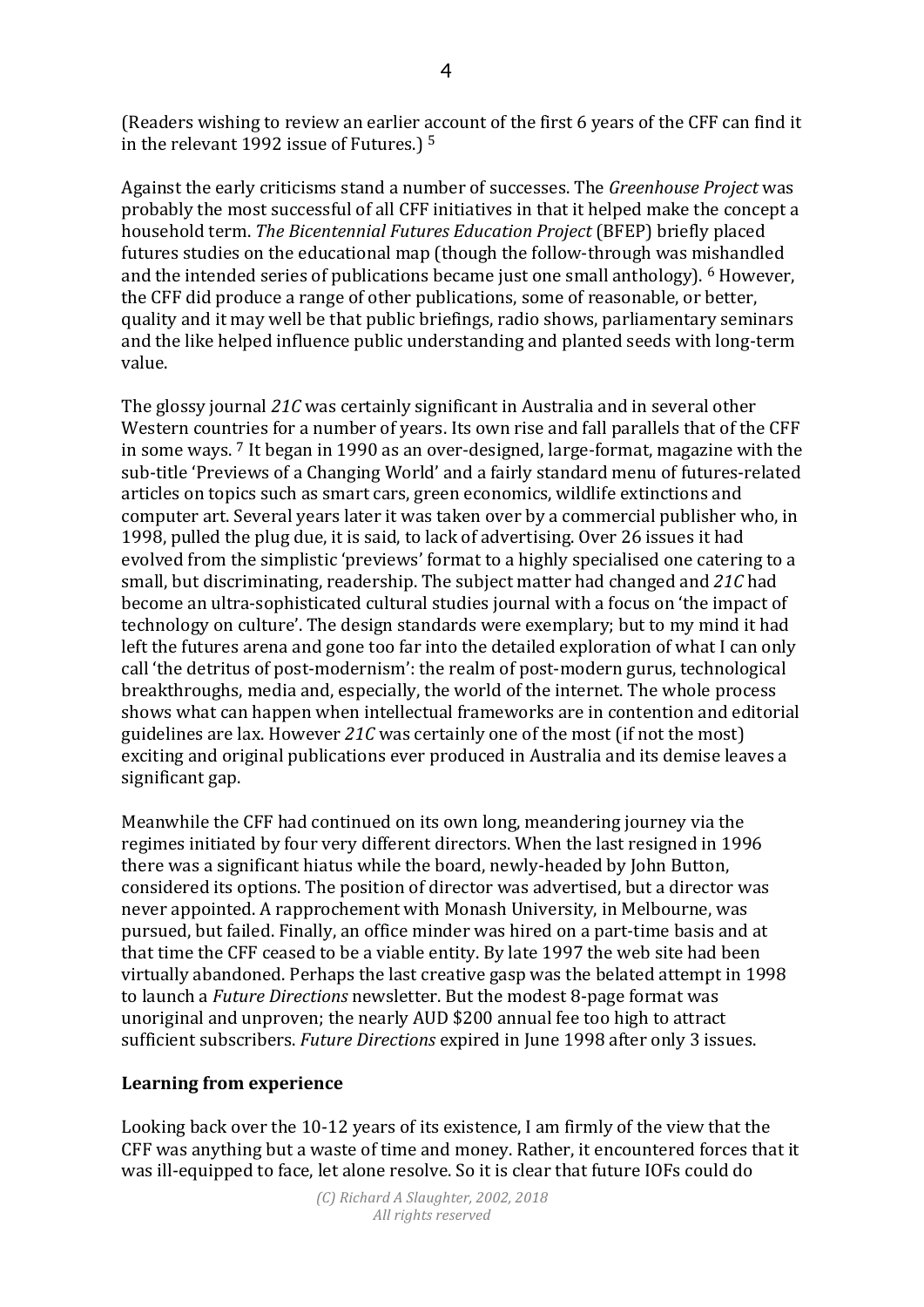worse than learn from this one and explore a different approach. What lessons therefore emerge for the design of future IOFs? Here are a number of suggestions.

\* The core purposes should be carefully defined and linked with the main institutional functions (as in a successful business).

\* Funding issues should be tackled and a secure, diversified basis of financial support established as soon as possible.

\* The knowledge gained from other foresight initiatives should be thoroughly understood and applied such that the learning curve can begin from a higher level and take place more quickly.

\* Quality control must be a central principle of the organisation. Second rate futures work is worse than none at all because it provides spurious grounds for the dismissal of the whole enterprise.

\* Employees should be fully qualified to carry out futures work. This will necessarily mean that a certain proportion of employees either have recent relevant experience of futures-related work or will undertake the necessary training as a condition of their employment contract.

\* Robust methods should be used which integrate empirical, critical and ethical components.

\* Particular attention must be paid to building up and sustaining the constituencies upon which such enterprises depend. In this regard, full and proper use should be made of all available media outlets to ensure that they are informed in good time of all initiatives, publications etc. Key figures in relevant areas should be consulted and valued.

\* IOFs should communicate with other equivalent organisations around the world to: share expertise, organise meetings, pool efforts in common projects and, perhaps, to begin to 'speak with one voice' across cultures and national boundaries.

\* Finally, IOFs would benefit from participating in, and supporting, research into the nature and effectiveness of futures research and applied foresight.

An outline research agenda for IOFs was set out my myself and Martha Garrett in 1995.  $8$  However, to the best of my knowledge, the suggestions made at that time have not been widely taken up. An earlier, but still-relevant, source is the evidence gathered by Clem Bezold and his associates from the use of state government fore sight in the USA.  $9$  There are also occasional more general overview-type studies such as that carried out by Skumanich and Silbernagel in 1997. These researchers studied what they termed seven 'best-in-kind' foresight programs and concluded that the most successful ones had the following features.

1. They began with a perceived need to prepare for future challenges.

- 2. They each had 'program champions' during the start-up period.
- 3. They proved responsive to client needs.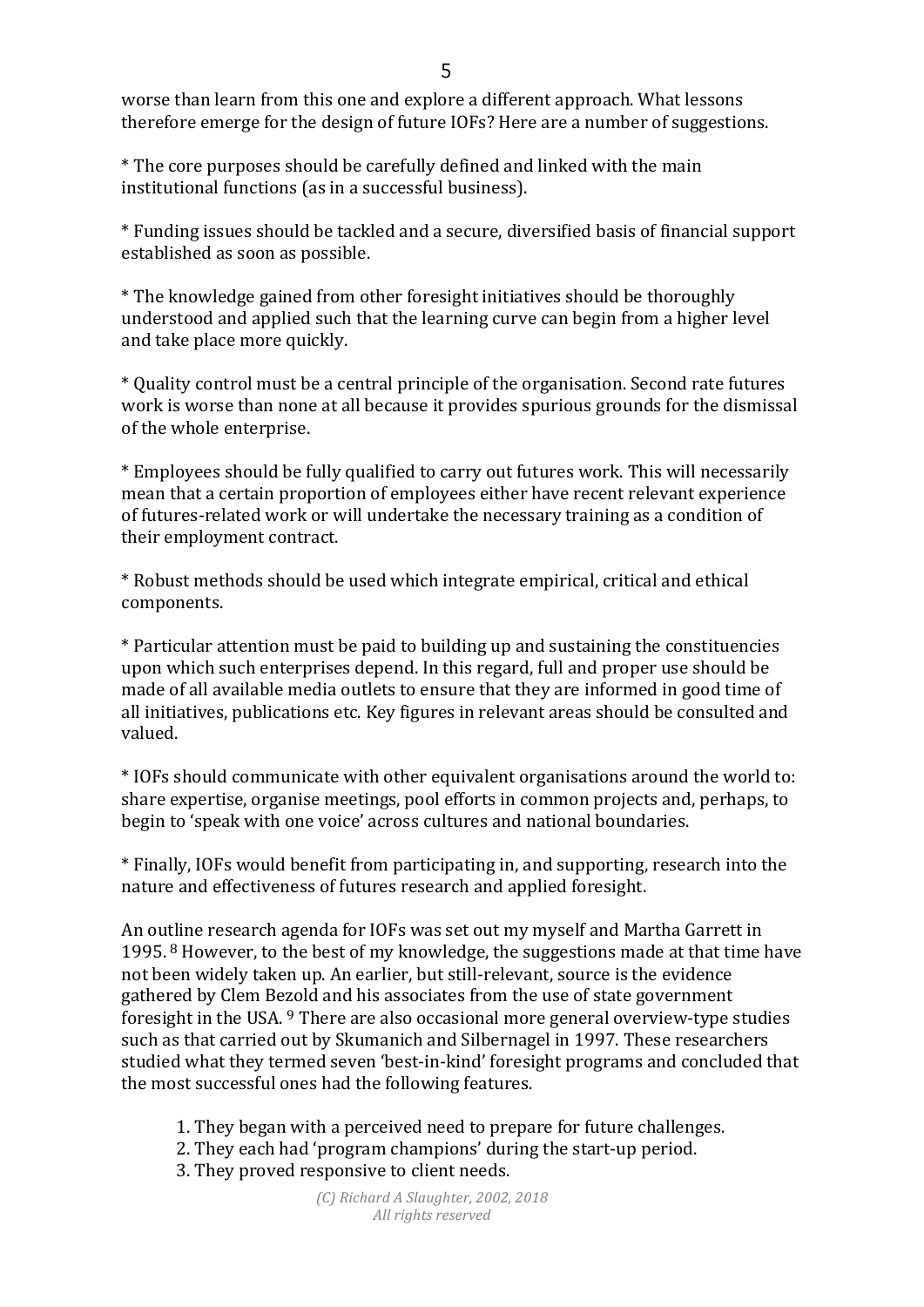- 4. They involved the relevant participants in the process.
- 5. They experienced a legitimising process.  $10$

It is this last factor which, I suspect, weighed heavily against the CFF. It was widely seen as a politically-driven entity, rather a commercial or professional one. It won few friends in the parliament, in business, in education, in intellectual circles or in contemporary social movements. So for most of its life it lurched from one crisis to another, despite the best efforts of the board and successive directors.

## Next steps: an integrated foresight strategy

In an earlier paper I outlined a rationale and approach to the creation of a national foresight strategy for Australia.  $11$  This remains a vital goal, and one with uses beyond a single context. Here are the steps I proposed.

- 1. Create an Australian Foresight Institute (AFI).
- 2. Map national and international foresight work.
- 3. Develop a skill-transfer strategy.
- 4. Identify key sectors, organisations and individuals within each.
- 5. Review progress and link with similar initiatives elsewhere.
- 6. Secure long-term funding.

Two years after making these suggestions there is no sign of a national foresight institute - though one has been created in nearby New Zealand. It remains a desirable goal, but is certainly not the only option. Australian Business Network (ABN) and the Sydney-based Futures Foundation are both lively examples of small, but effective, private sector futures organisations. Various small-scale innovations in the university sector herald the appearance of FS in new courses and higher degree programs. However, there is still no department of foresight or FS anywhere in Australasia and this remains an increasingly perplexing oversight. As one of the most dynamic and exciting of all newly-emergent fields the continuing omission of FS from the 'official map of knowledge' in the tertiary sector is very serious, given what is already known about the near-future context. During 1997 this view received support from an unlikely direction. In an article about a submission to the Australian government's 'West Review of Higher Education', Prof. Don Aitkin, vice-chancellor of the University of Canberra had this to say. He wrote:

It seems to me that humanity may have only two generations left in which to sort out how to modify the impact of the human species on the planet. If it does not learn how to do that, then the world is likely to experience a catastrophe even more severe than that which followed the collapse of the Roman Empire. Compared with 1500 years ago, we do know in some detail what is happening and we know at last some of what needs to be done. Moreover, we understand that where we do not know something, we can set about finding it out.

He then added:' the principal institution in humanity's race to save itself, if we set aside enlightened governments, is the modern university'. <sup>12</sup>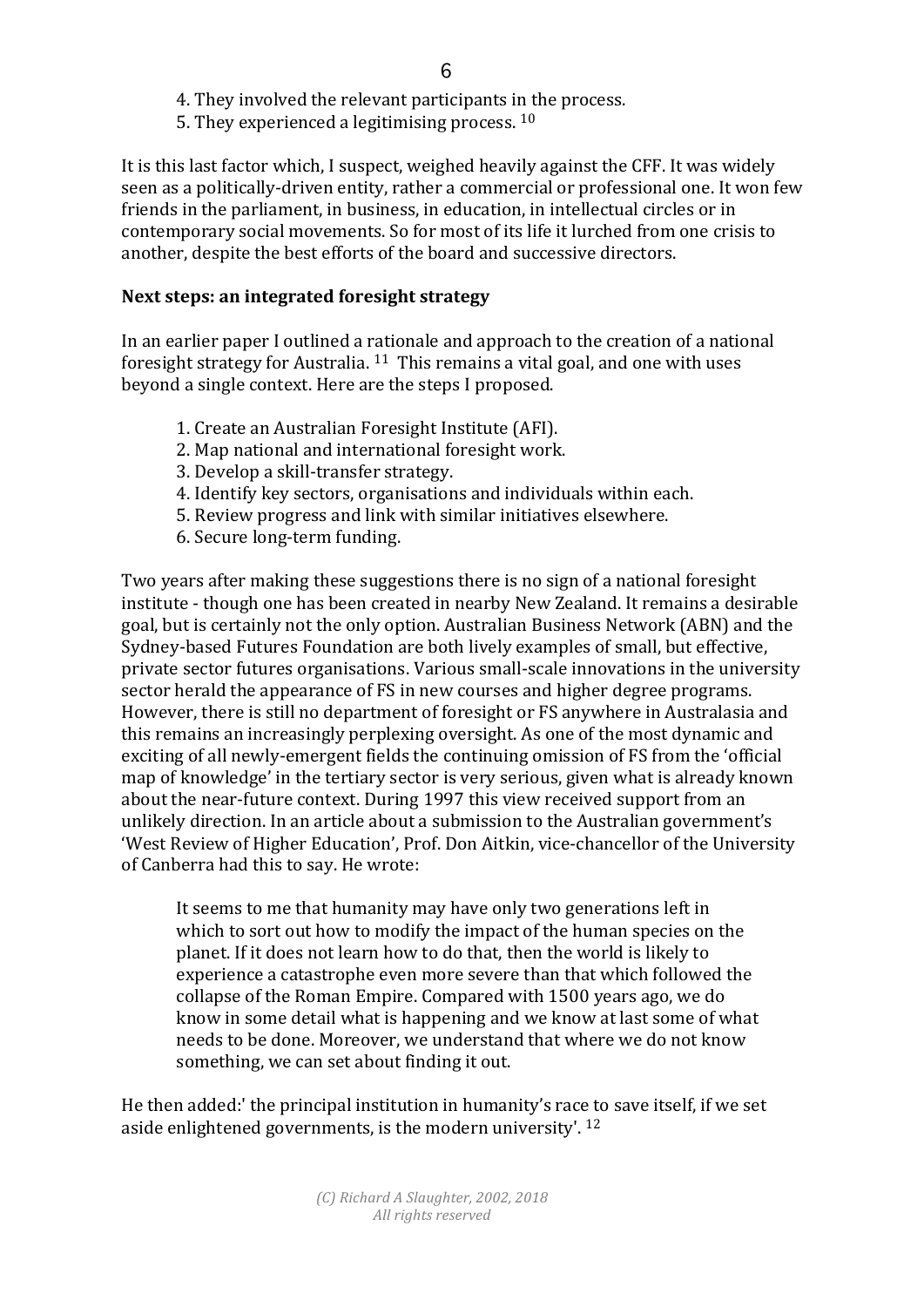There is clearly a contradiction here. The very institutions that should be working to develop and implement high-quality forward views remain stranded in a sociopolitical time warp. While some individuals at every level see the point of FS and foresight work, the familiar 'industrial' system imperatives of economy, efficiency, effectiveness and control remain dominant. This, I suggest, is where the real problem lies. Its effects are pervasive. They are nowhere more crippling than in the hardpressed state school systems where, in contrast to leading educators within schools, substantive forward-looking approaches remain blocked by ministers and administrators at the very highest levels.

Items 2-6 on the above list remain viable, not to say urgent, agenda items. The mapping of foresight work, the need for skill-transfer, the local search for enabling individuals and contexts, reviewing and communicating and, above all, the search for long-term finance for publicly vital work - all remain essential. The conscious pursuit of such a program would perhaps be enhanced if the outcomes of foresight work were more widely appreciated. So what social functions do IOFs actually perform?

# **What services do institutions of foresight provide?**

In a review I carried out a few years ago of a number of international examples of IOFs I derived a kind of 'identikit' composite view of their activities. Here, in summary, is a list of the services they provide. First, they raise issues of common concern that are overlooked in the conventional short-term view; eg. issues about peace, environmental stability, inter-generational ethics, the implications of new, and expected, developments in a number of fields. Second, they highlight dangers, alternatives and choices that need to be considered before they become urgent. Third, they publicise the emerging picture of the near-term future in order to involve the public and contribute to present-day decision-making. Fourth, they contribute to a body of knowledge about foresight and the macro-processes of continuity and change that frame the future. Fifth, they identify some of the dynamics and policy implications of the transition to sustainability. Sixth, they help to identify aspects of a new world order so as to place these on the global political agenda. Seventh, they facilitate the development and application of social innovations. Eighth, they help people to deal with fears and become genuinely empowered to participate in creating the future. Ninth, they help organisations to evolve in appropriate ways. Finally, they provide institutional shelters for innovative futures work which, perhaps, could not easily be carried out elsewhere.<sup>13</sup>

It should be obvious that such contributions help in many practical ways to initiate and support the crucial shifts of perception, policy and practice which, in no small way, form the pivot upon which our over-heated and over-extended global 'megaculture' now turns. The fact that these tasks are not well engaged, not widely supported, not even widely understood, reveals something about the 'shadow side' of human institutions as we head into the millennium period.

# Conclusion: discerning 'the shadow' in our major institutions

On the bright, superficial side, those who are paying attention are keenly aware of the way that powerful new technologies are being promoted with the promise that they will support millions of people in unprecedented wealth and comfort. But, at a deeper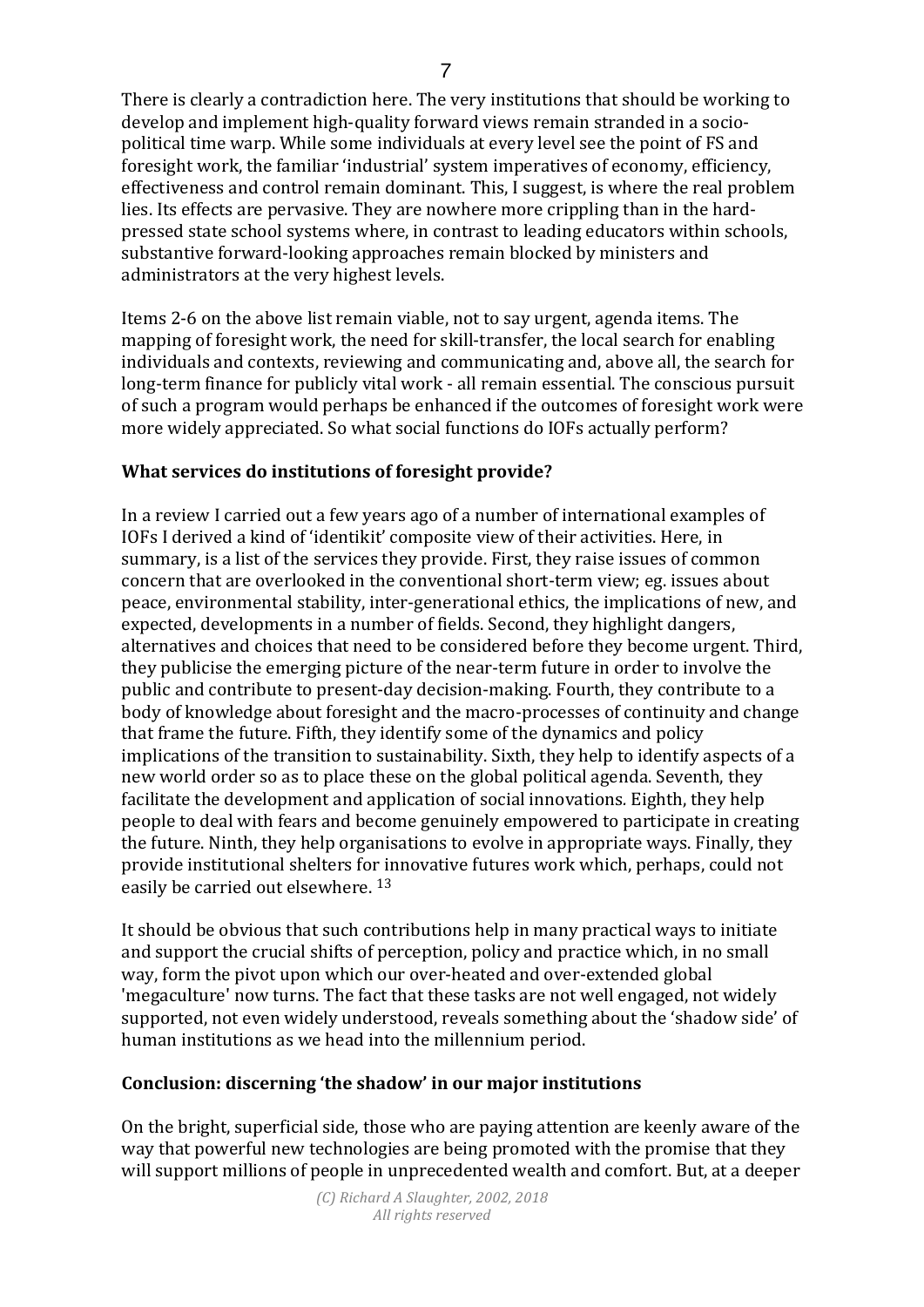level, I don't think that many people really believe it - least of all the young. If we look deep within 'the shadow' (ie. the repressed contents of the human mind, both individual and collective) we find familiar defence mechanisms: avoidance, denial, lack of interest which, taken together, clearly imply Dystopian 'breakdown' futures. Although the latter are certainly plausible, and well-founded in known facts, they remain anathema to dominant institutions and the mass media and are thus ignored (except in entertainment where the rehearsal of disaster is a familiar theme, and one readily dismissed). However, some of the best minds within FS continue to suggest that the future of civilisation now hangs between two worlds or, more appropriately, two kinds of world.  $14$  One is where the balance swings away from foresight and we learn (if we learn at all) through the kinds of social experience seen in the collapse of other civilisations, though on an immeasurably wider scale. The other is where humankind negotiates the end of the industrial period with foresight, elegance and skill and finds new ways to live on this over-stressed planet. In this latter world the forward view is a functional necessity, not an esoteric abstraction.

It is easy to blame the demise of Australia's CFF on weaknesses in its original design, deficiencies in the way it was administered and led and the half-hearted nature of its 'stop/start' work program. There is, as I have noted, some truth in all of these. But, in the context outlined above, this 'internal' diagnosis remains facile and unconvincing. Hence I tend toward an explanation of a completely different order: one that allows us both to build on the mistakes and on the successes of the organisation, and to move forward. It is a powerful and disturbing conclusion.

Could it be that the accusing finger should point beyond this particular attempt at institutional innovation to the heart of our major social institutions? If so, does it not point to the fundamental assumptions, the views of reality, that still govern them? Notions of growth, of a powerful but defective economics, the primacy of the marketing imperative, the view of nature as a mere resource, of materialism, of the future as 'an empty space' - all these are powerful aspects of an existing worldview though their 'use by' dates have, in many cases, long expired. It is within this arena of ill-considered but deeply-embedded cultural commitments and presuppositions that we may find the most profound explanation about why the CFF had an up-hill battle, and why it no longer exists. In Australia, as in so many other places, forward thinking is neither a political habit, a widespread commercial practice nor a popular pastime.

Learning from this example will certainly contribute toward the international foresight enterprise and a new generation of 21st century IOFs. But, more profoundly, such learning also poses significant questions about the viability of the present global socio-economic order and the principles upon which it continues to operate.

# **References**

1. P. Noyce, (ed) *Futures in Education*, conference report, CFF, Melbourne, 1997. 2. R. Slaughter, *The Foresight Principle: Cultural Recovery in the 21st Century*, Praeger, Westport, Connecticut, 1996.

3. R. Slaughter, Futures Studies as an Intellectual and Applied Discipline, American *Behavioural Science*, 1998, forthcoming.

4. J. Saul, *The Unconscious Civilisation*, Penguin, Melbourne, 1997.